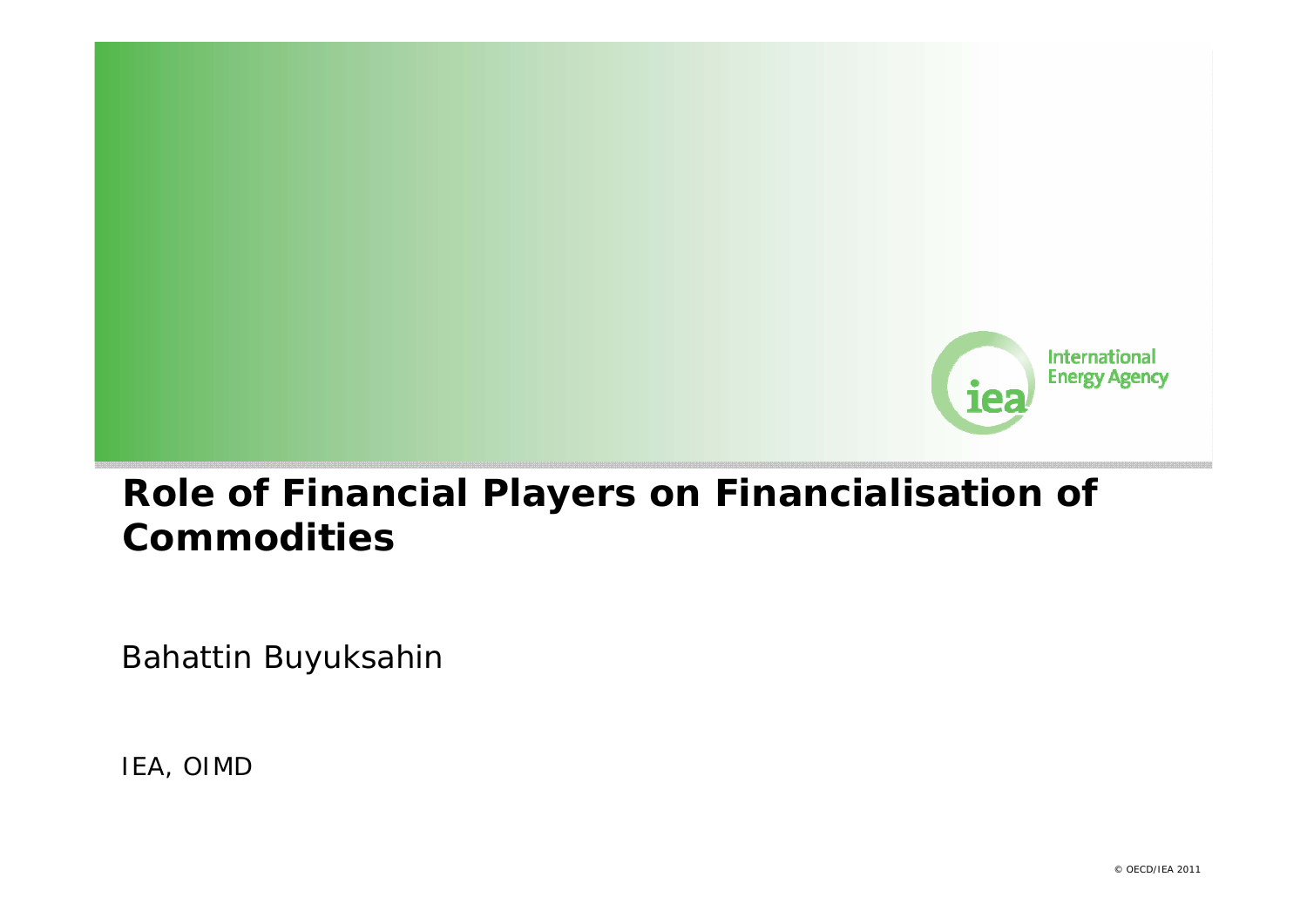# **Commodities: An Asset Class of Their Own**



 *Investor interest in commodities, including oil, has risen dramatically over the last decade and commodities have become a new asset class in institutional investors' portfolio*



- $\triangleright$  *Investment in commodities* **is due to** 
	- **diversification benefits**
	- **hedge against inflation**
- $\blacktriangleright$  **Main vehicle to gain exposure in commodities is via commodity indices**
- $\blacktriangleright$  **Investors are exposed to three sources of returns in total-return commodity index investments:**
	- **Yield on underlying commodity**
	- $\div$  **Roll Yield**
	- **Yield on Collateral**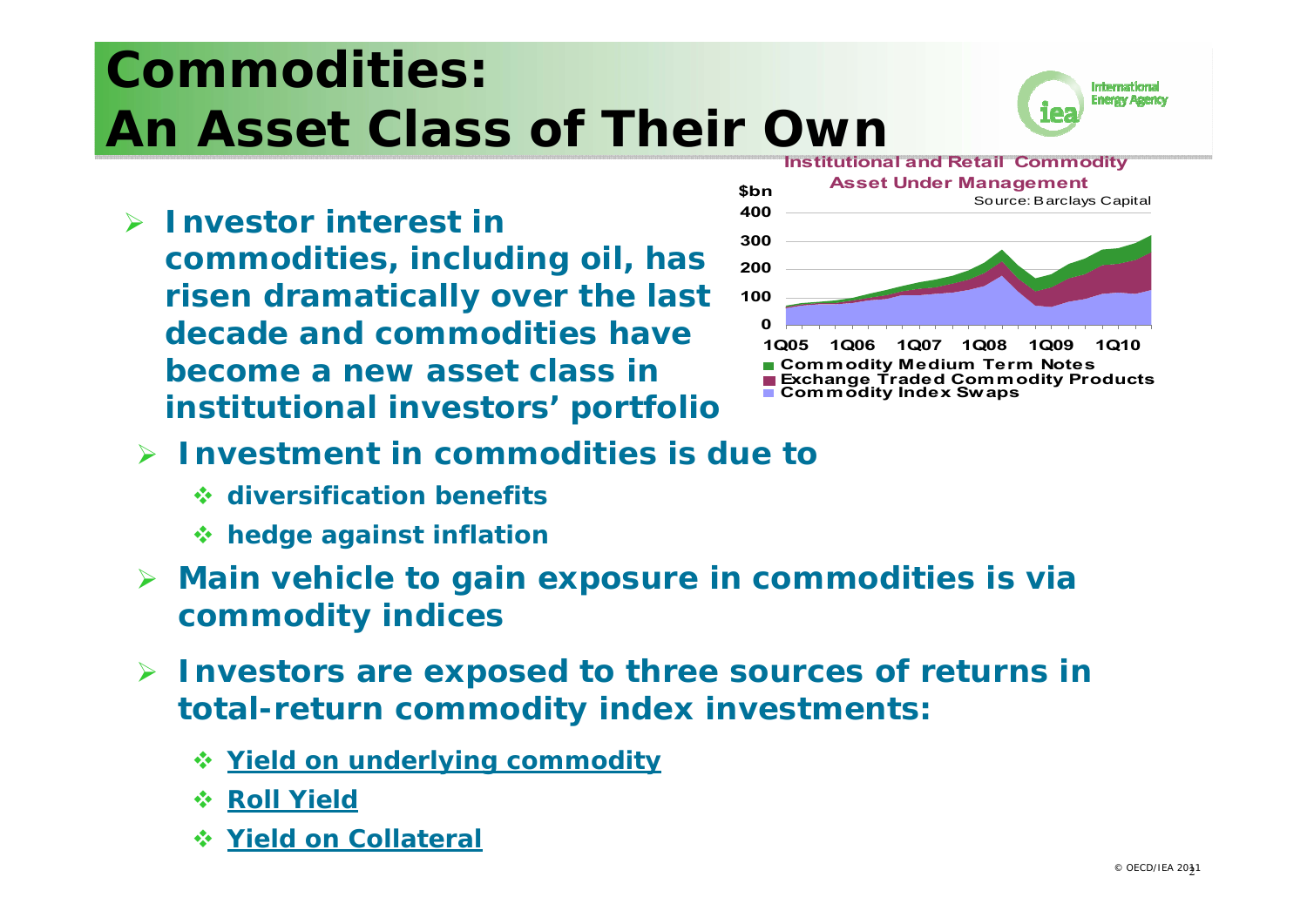#### **Commodities: An Asset Class of Their Own**

- *The oldest and most widely tracked commodity index in the market is S&P GCSI*
- *It is heavily tilted toward energy because its weights reflect world production figures*
- *Commodity index investment has increased from \$55 billion in late 2004 to \$354 billion in November 2010*



- *Coincident rise in commodity prices and commodity index investment:*
	- **Some argue that index traders' strategic allocation changed the way in which commodity prices behave**
	- $\mathbf{A}$  **Others argue that prices and investment are reacting to common factor, namely expectations of strong economic growth in Asia and other emerging countries**

**International Energy Agency**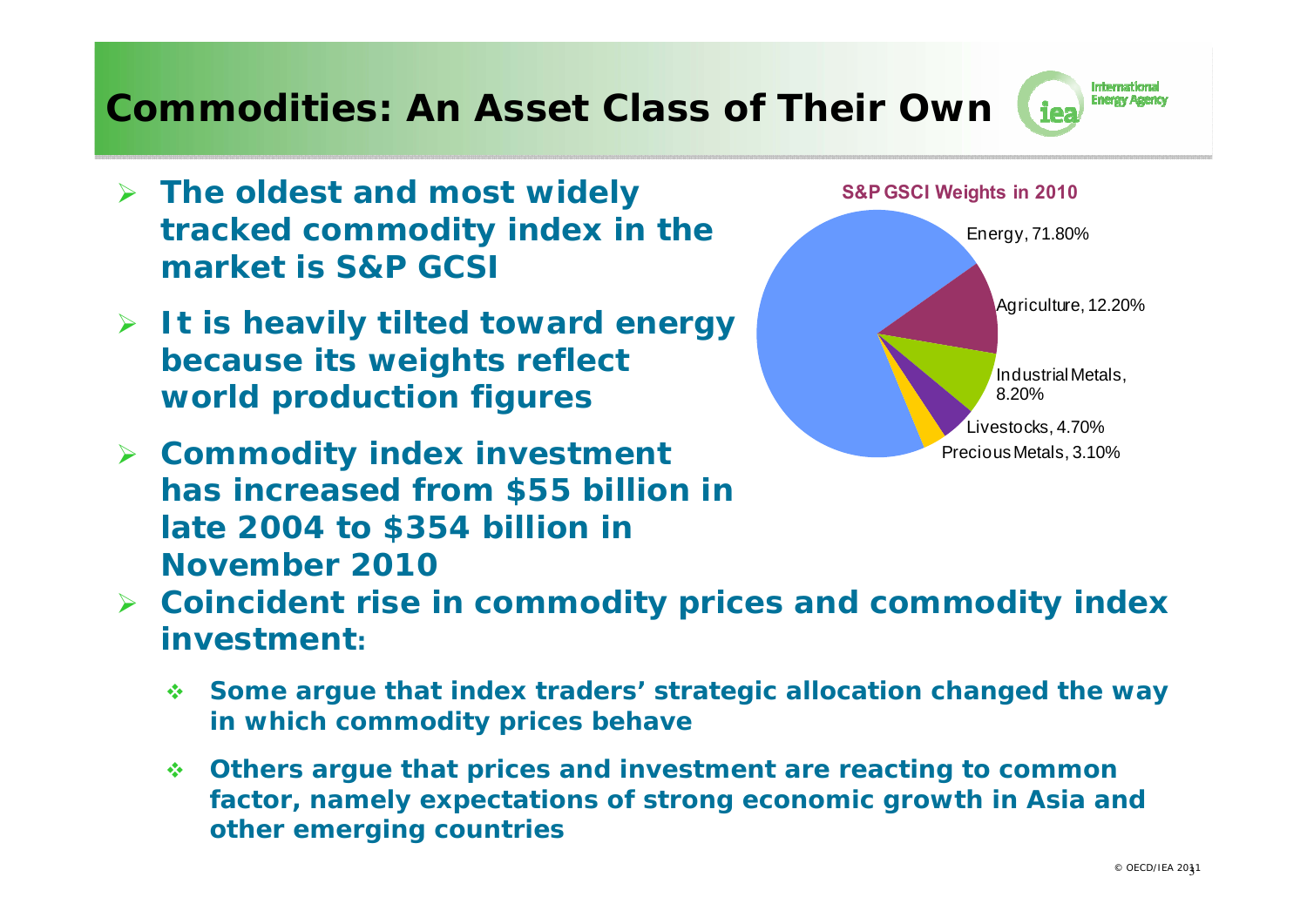## **Exchange Rates and Oil Prices**

- $\blacktriangleright$  *When the price of an import rises, if the demand for that import is very inelastic, ( i.e. quantities demanded hardly fall at all when the price is increased, as is the case for oil) this produces a deterioration in trade balance, which will decrease the value of your currency. This is referred to as a terms of trade effect.*
- ➤ *However, the relationship between the price of oil and the exchange rate is much more complex than the initial terms of trade impacts would suggest.*
	- $\mathcal{L}_{\mathcal{S}}$ *Reverse causation is possible*
	- $\mathcal{L}(\mathbf{z})$  . *Or, both exchange rate and oil prices might be reacting to some other common factor*





International **Energy Agency**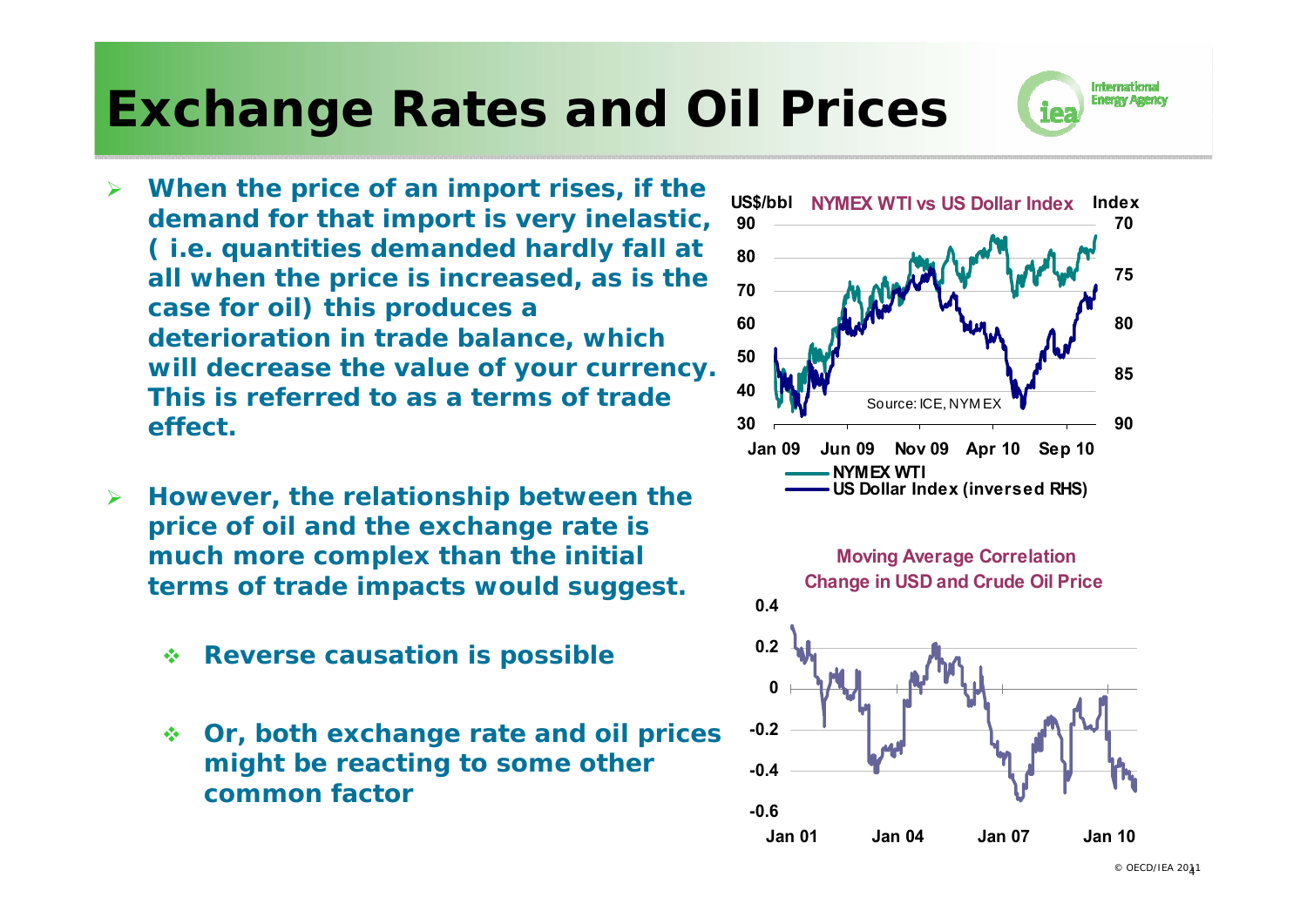## **Volatility: Not Unique to Exchange-Traded Commodities**





- $\blacktriangleright$  *A comparision of non-exchange-traded commodity price index, as well as crude oil price series, supports the notion that, starting in 2003 and more strongly after 2004, a demand shock pushed upward the prices of most commodities.*
	- $\mathcal{L}_{\mathcal{S}}^{\mathcal{S}_{\mathcal{S}}}$  Prices for non-exchange-traded commodities rose faster than crude oil prices between 2006 and 2008
	- $\mathcal{L}(\mathbf{z})$  Commodity prices (of both crude oil and non-exchange-traded commodities) declined sharply amid the economic contraction of autumn 2008 and stabilised after 2009.
	- ◆ Fall in crude prices to below \$40/bbl in early 2009 was something of an under-shoot, and that subsequent recovery has been more in line with the strengthening evident across commodities in light of the economic recovery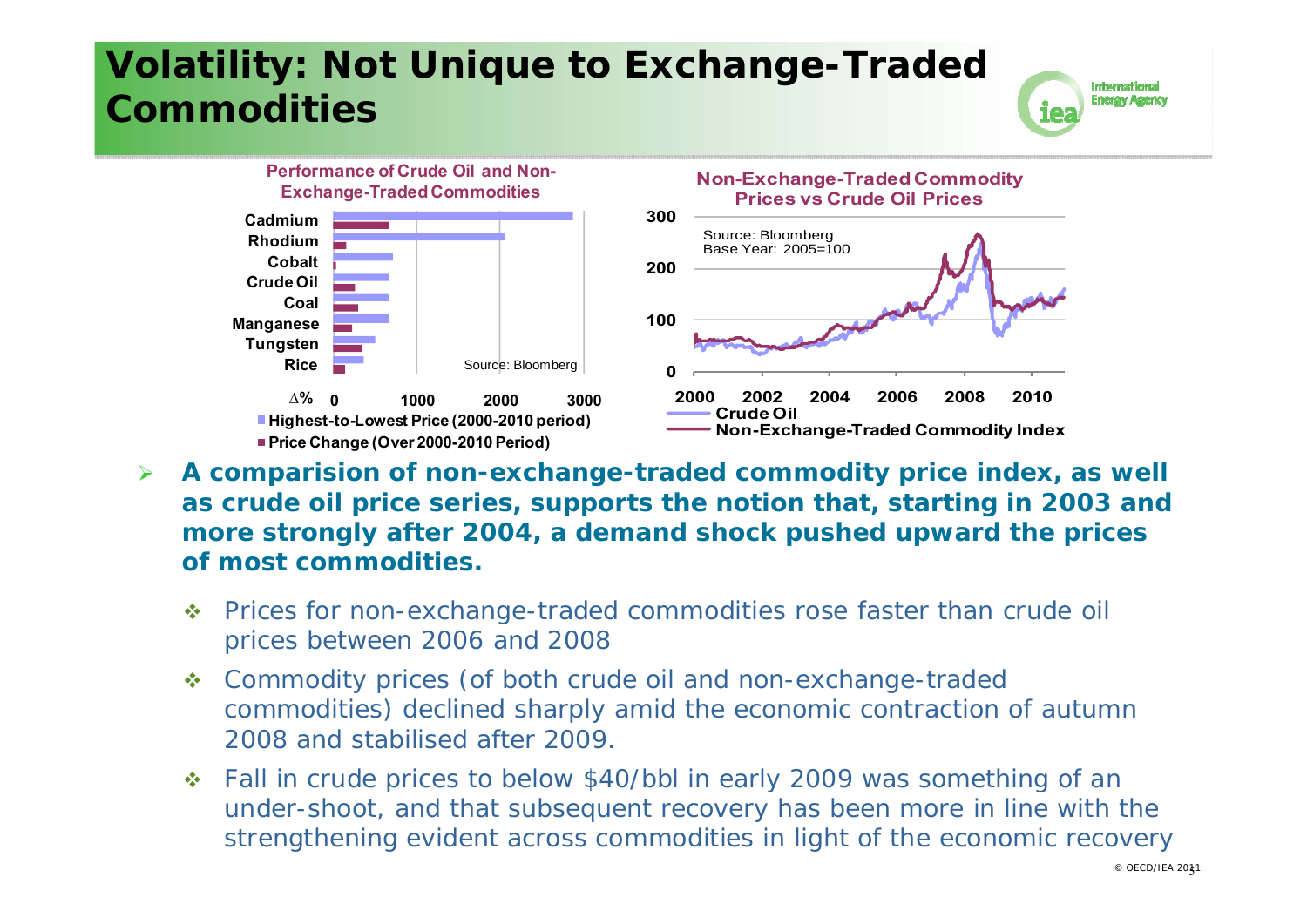## **Volatility in commodities rose sharply after 2006**



- $\blacktriangleright$  *Non-exchange-traded commodities' index volatility experienced a large spike in early 2007 while crude oil prices were still relatively stable*
- $\blacktriangleright$  *Unusually high volatility in commodity markets post-2007 does not appear unique to crude oil traded on exchanges*
- *Other commodities that are not traded in exchanges experienced similar fluctuations and price surges in the second part of 2000s.*
- *Volatility declined for both crude and non exchange-traded commodities once again through 2010.*
- $\blacktriangleright$  *This is not to say that the trading of futures and derivatives contracts on exchanges has no impact on price levels and volatility.*
- *However, it does suggest that a more holistic and refined set of policy responses than simply 'driving out the speculator' may be needed to achieve more stable and predictable markets.*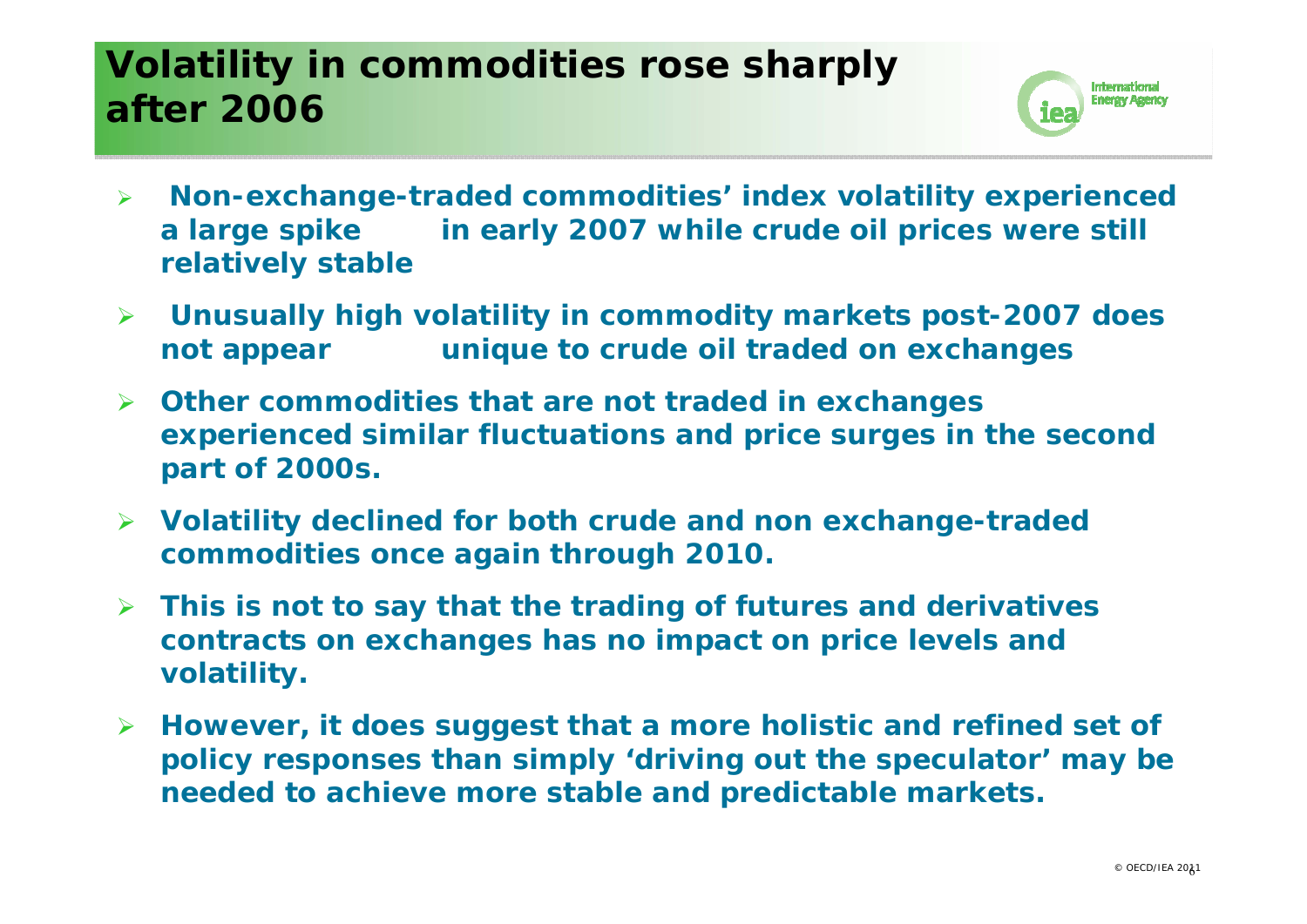# **Observations**



**More investment money in commodity futures markets** *Thousands of hedge funds, commodity index funds, etc. Assets under Management (AUM): now exceed \$350bn, inflows = \$300bn in 10 years (Barclays, Nov. 2010)*

**What could this development mean for…**

*Energy Price Levels?*

*Oil Market Volatility?*

*Cross-Market Linkages?*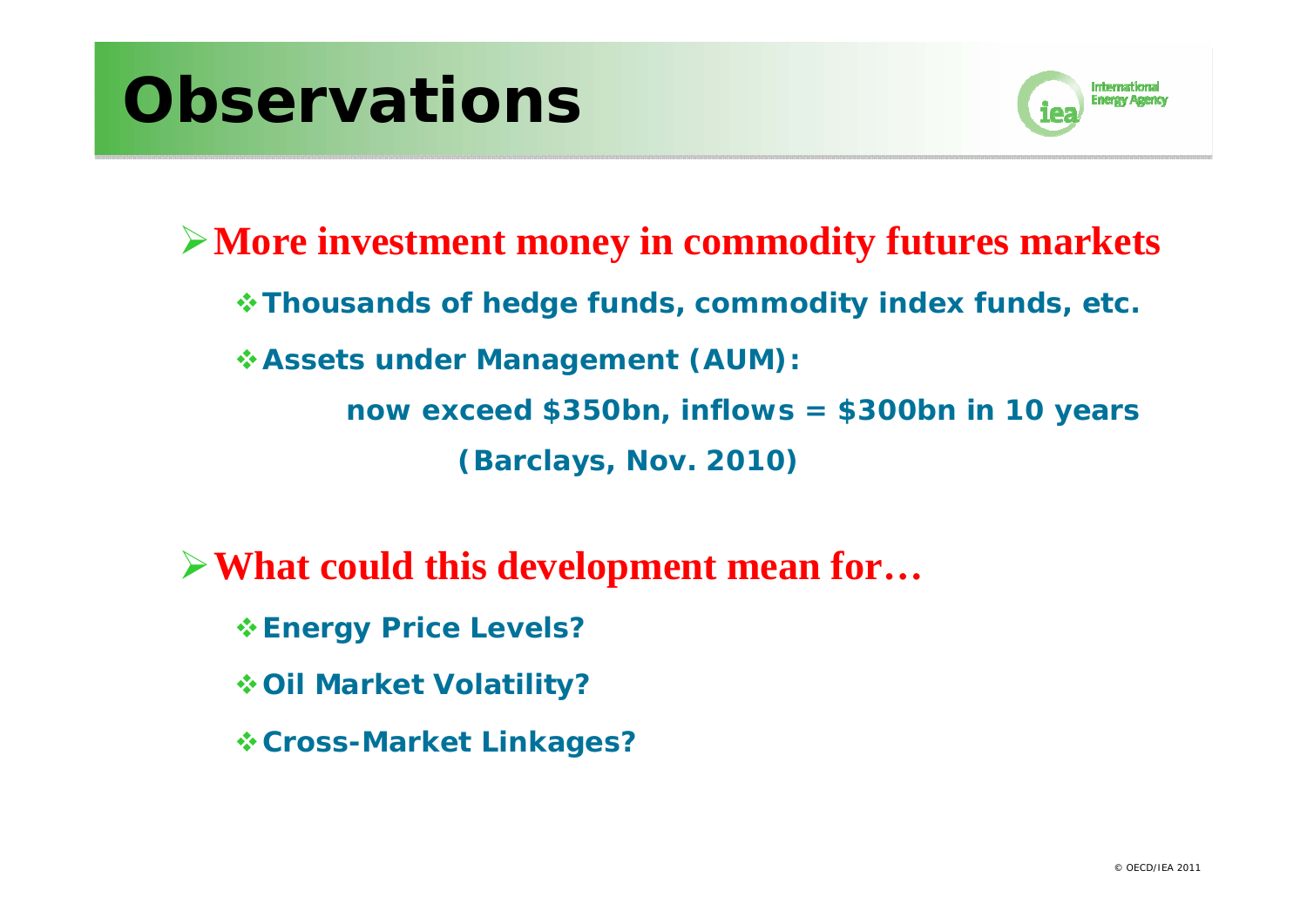## Role of Financial Players

*" […] hedge funds are exploiting recently deregulated energy trading markets to manipulate energy prices. […] speculative purchases of oil futures contracts added as much as \$20-\$25 per barrel to the current price of oil." "*

*Tyson Slocum, Capital Hill Hearing Testimony, July 11, 2008 "These swap dealers […] convinced institutional investors that commodity futures were an asset class that would deliver 'equity like returns' […] as a result a new and more damaging form of speculator was born […] the result has been a titanic wave of speculative money that has flowed into the commodities futures markets and driven up prices dramatically."*

*Adam K. White, Capital Hill Hearing Testimony, July 10, 2008*

**International Energy Agency**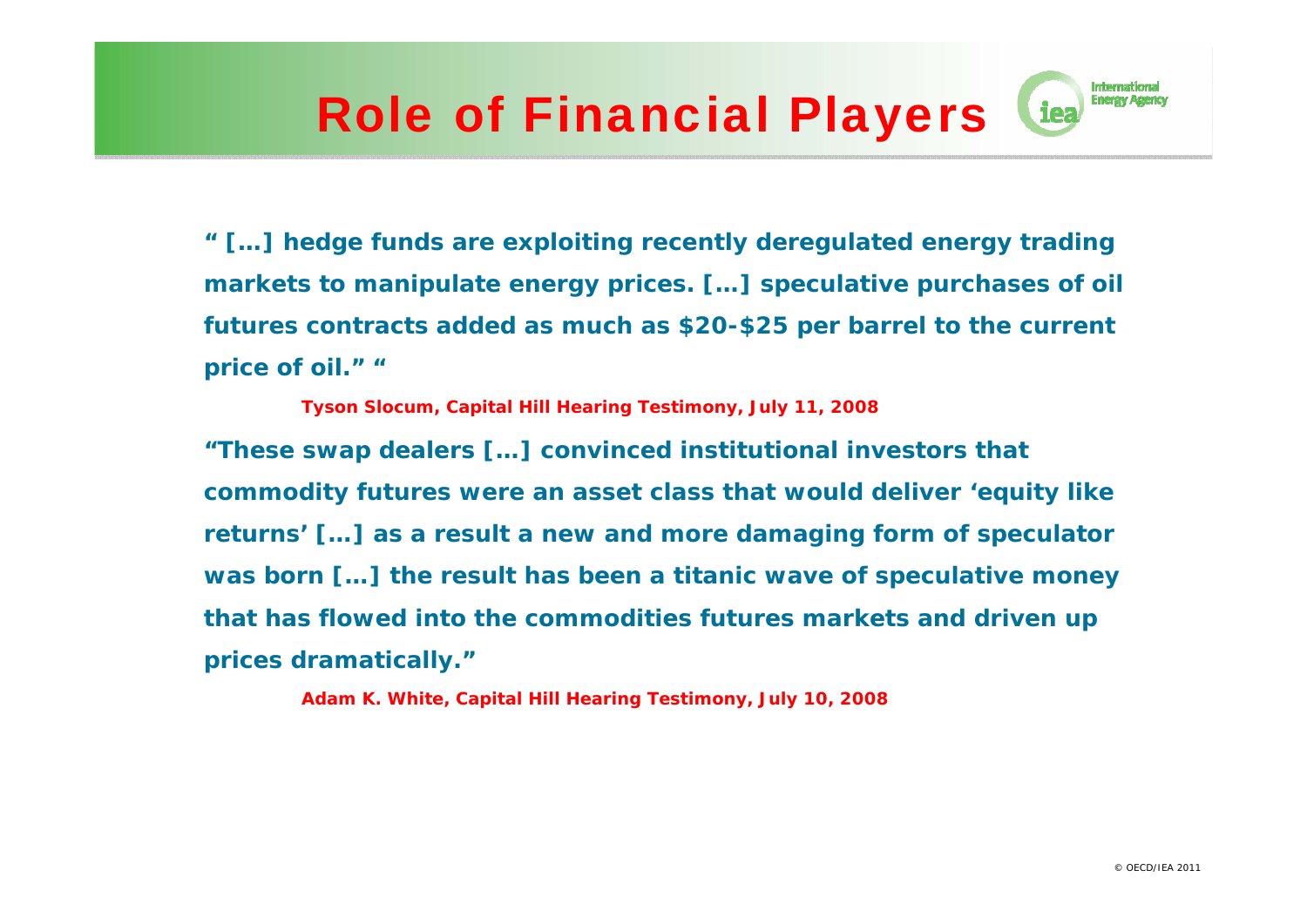



#### **Total Open Interest and Price of Crude Oil**

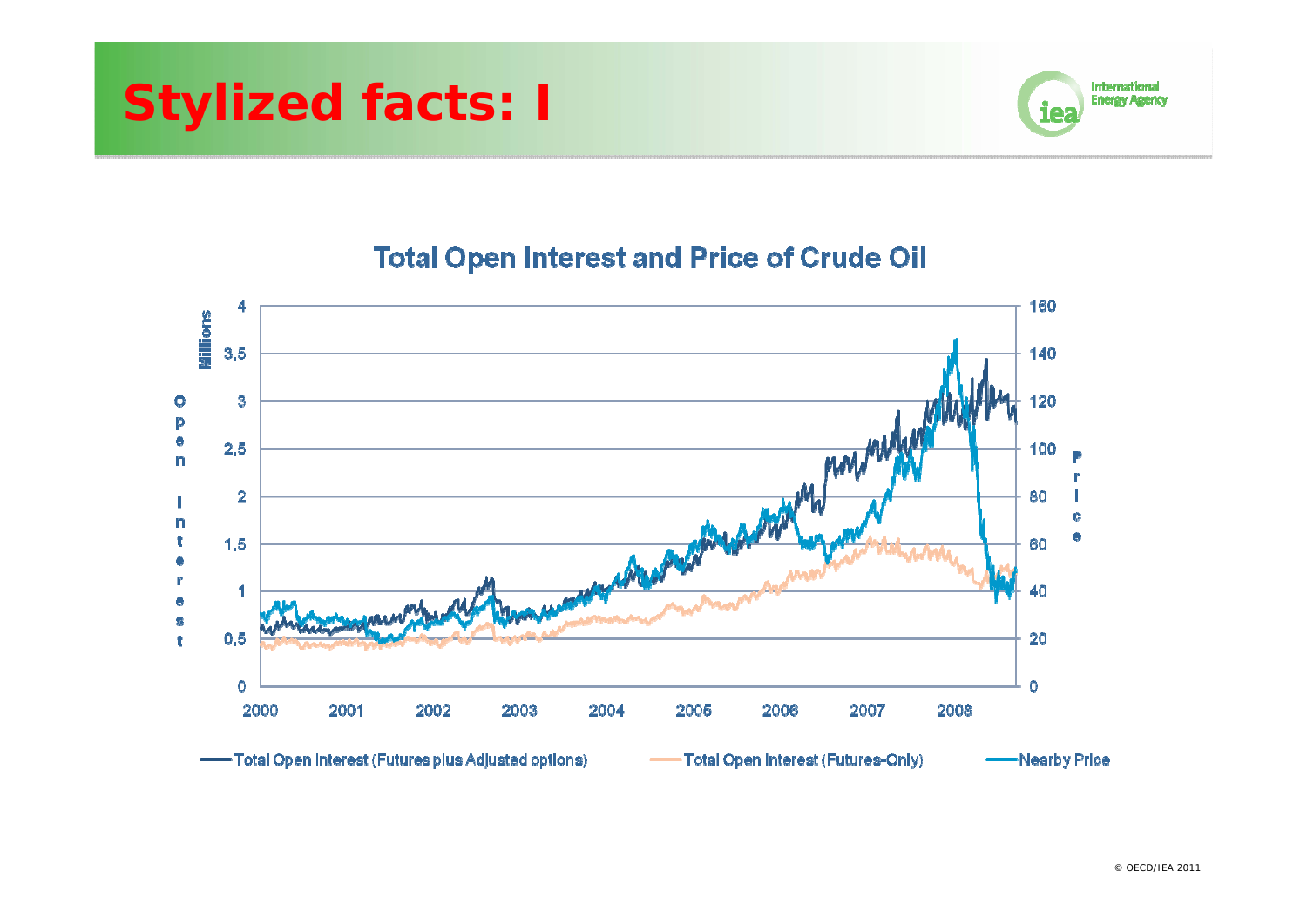## **Stylized facts: II**



#### o Hedge Funds & Swap Dealers (*incl*. CITs) are up

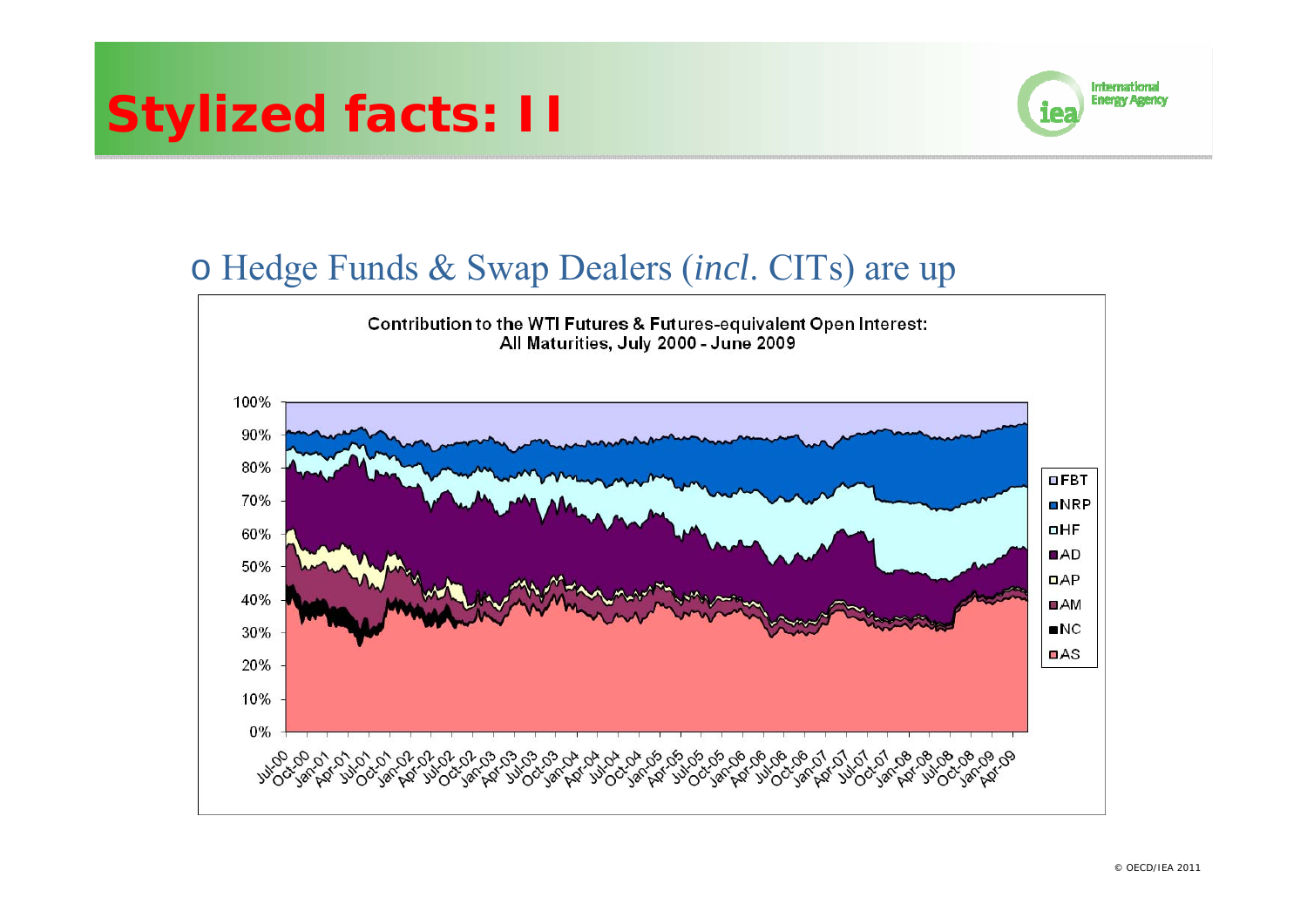

#### o *E.g.*, Swap Dealers: net long nearby */* net short backdated

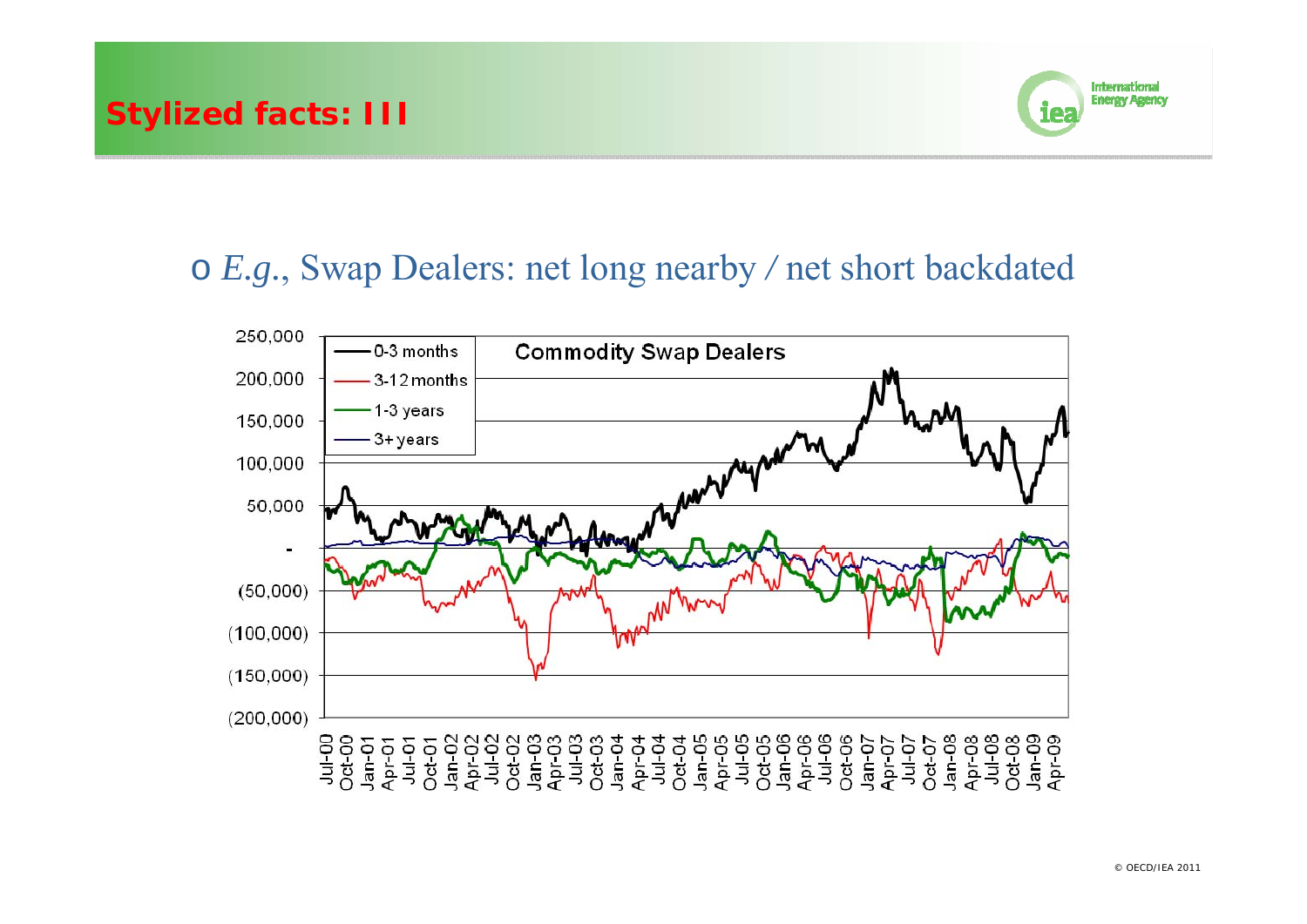## Data



- Non-commercials
	- $\bullet$  **Hedge Funds (MMT)** includes Commodity Pool Operators (CPOs), Commodity Trading Advisors (CTAs), Associated Persons who control customer accounts, and other Managed Money traders
	- **Floor Brokers & Traders (FBT)**
	- $\bullet$  **Non-Registered Participants (NRP)** Traders not registered under the Commodity Exchange Act (CEA) – mostly non MMT financial traders
- Г **Commercials** 
	- $\bullet$  **"Traditional"**
		- **Producers (AP)**
		- **Manufacturers (AM)** (refiners, fabricators, etc.)
		- **Dealers AD** (wholesalers, exporter/importers, marketers, shippers, etc.)
		- **Others AO**
	- **Commodity Swap Dealers (AS)** (includes arbitrageurs)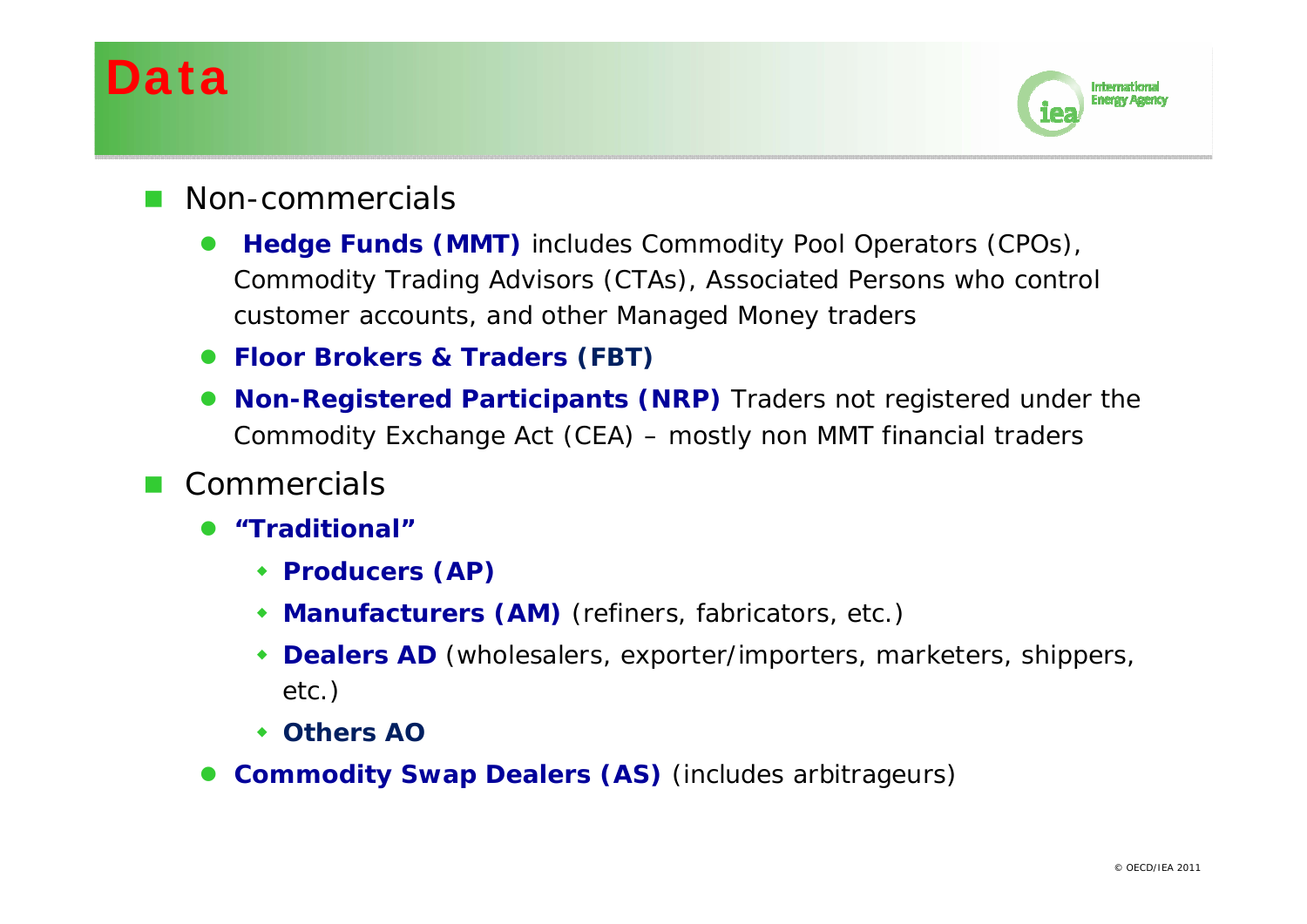## **A simple question**



## **Is speculative activity destabilizing markets?**

- **Is speculative activity moving prices?**
- Theory
	- **Profitable speculation must involve buying when the price is low and selling when the price is high (Friedman, 1953)**
	- **Speculators fill hedgers' demand-supply imbalances and provide liquidity to the market (Keynes, 1923)**
	- **Speculative activity reduces cost of hedging (Hirshleifer, 1990 and 1991)**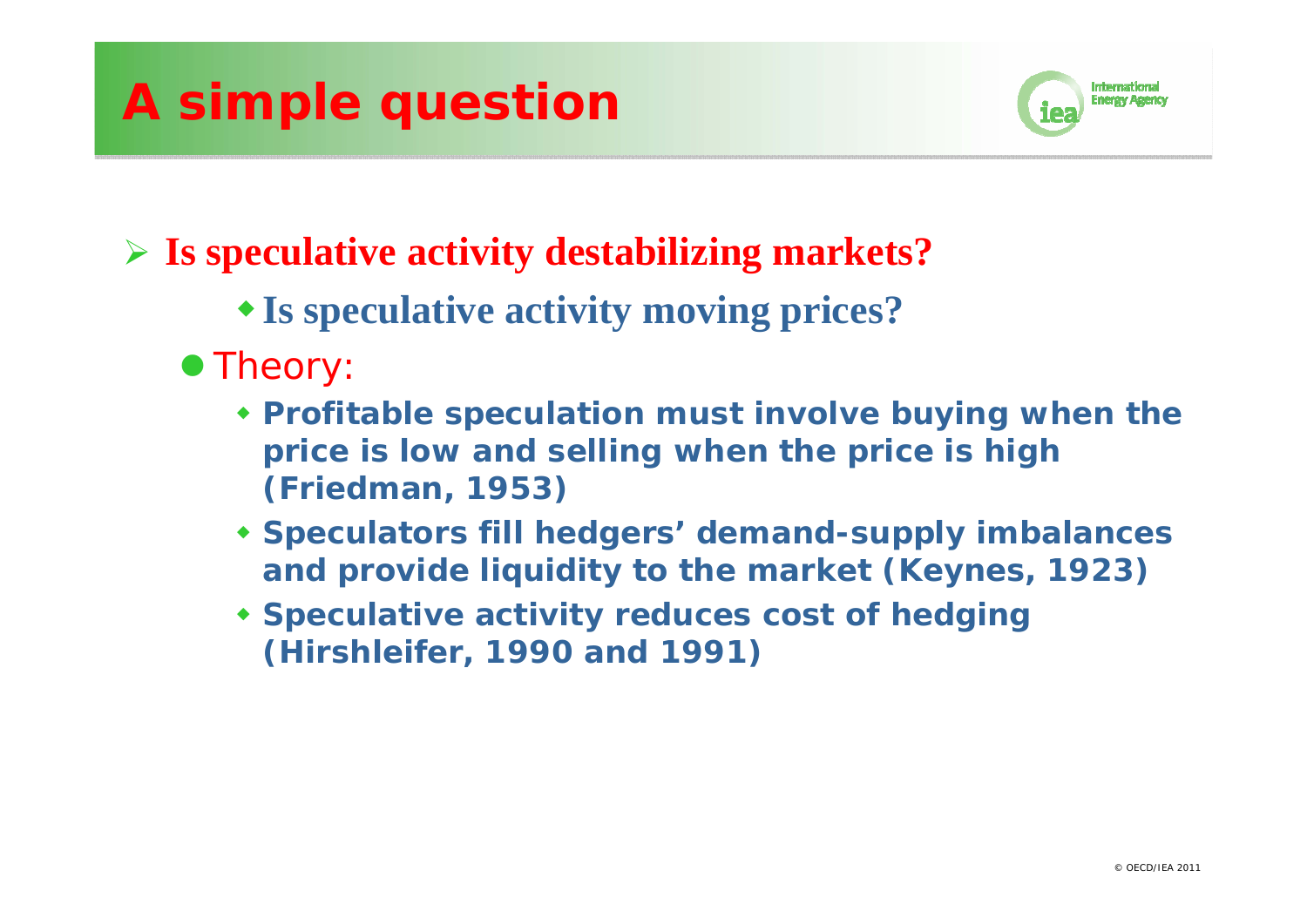## Data and Findings



- > For each category we consider
	- **Level of Net Futures Position**
	- **Change in Net Futures Position**
	- **Level of Net Total Position (Futures plus futures equivalent options)**
	- **Change in Net Total Position**
- > Trading Activity is measured at
	- **Daily and multiple day intervals**
- What we found:
	- **Speculative activity does not Granger-cause prices**
	- **In general, on the other hand, we find the reverse causality to hold, i.e. position change is Granger caused by price change.**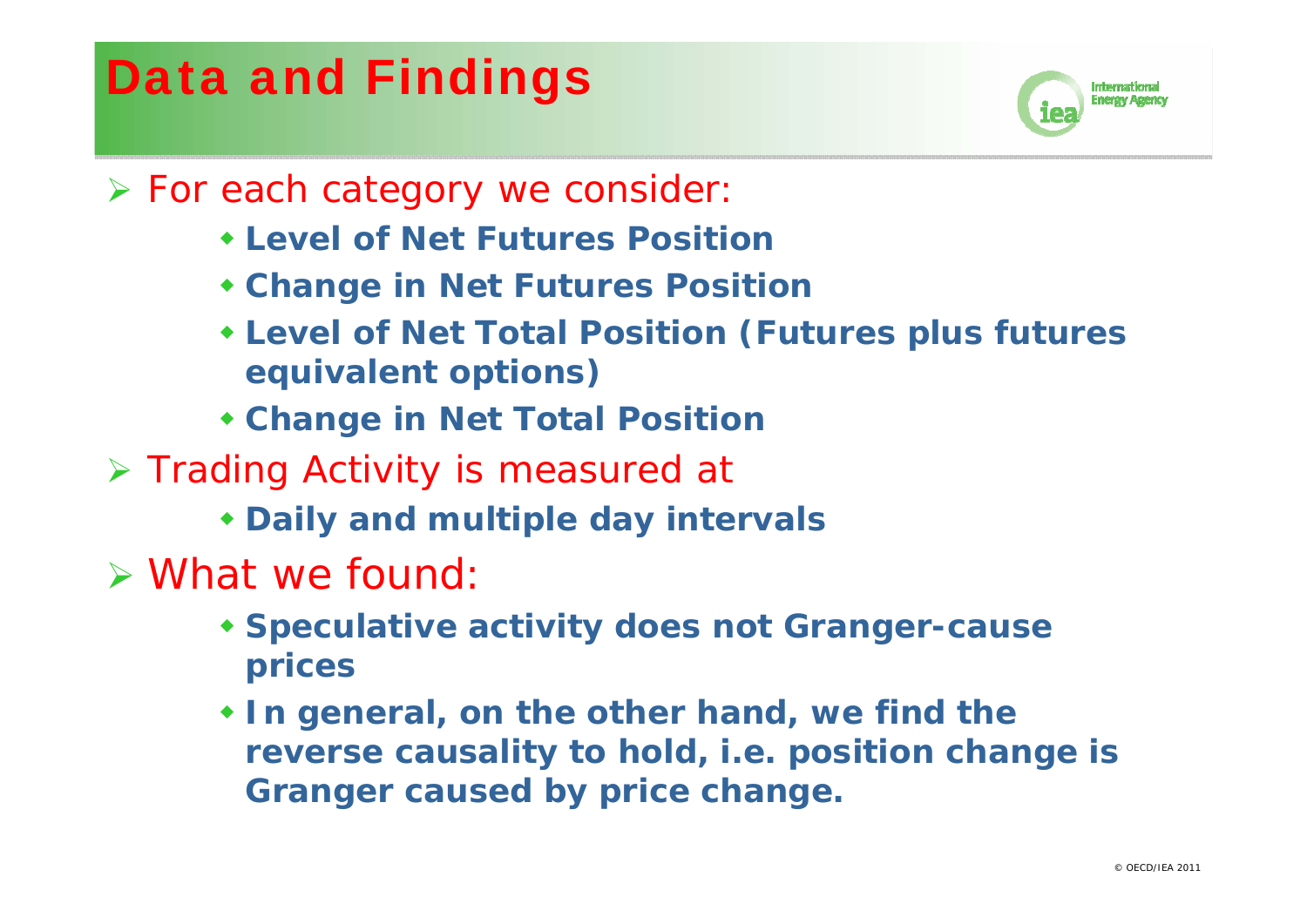## **Granger Causality: Crude Oil Managed Money Traders**



|                 |            | <b>Managed Money Traders</b>                   |                                                                |       |                                                  |                                                       | <b>Managed Money Traders</b>                                   |       |                                                  |  |  |
|-----------------|------------|------------------------------------------------|----------------------------------------------------------------|-------|--------------------------------------------------|-------------------------------------------------------|----------------------------------------------------------------|-------|--------------------------------------------------|--|--|
| $\mathrm{Full}$ |            |                                                | (Futures Only)                                                 |       |                                                  |                                                       |                                                                |       | (Futures and Options)                            |  |  |
|                 | Day Change |                                                | $\triangle \text{Price} \rightarrow \triangle \text{Position}$ |       | $\triangle Position \rightarrow \triangle Price$ |                                                       | $\triangle \text{Price} \rightarrow \triangle \text{Position}$ |       | $\triangle Position \rightarrow \triangle Price$ |  |  |
| Sampl           |            | 0.000                                          | (0.000)                                                        | 0.991 | (0.234)                                          | 0.000                                                 | (0.000)                                                        | 0.813 | (0.229)                                          |  |  |
|                 |            | 0.001                                          | (0.116)                                                        | 0.245 | (0.113)                                          | 0.000                                                 | (0.051)                                                        | 0.170 | (0.113)                                          |  |  |
| e               |            | 0.039                                          | (0.348)                                                        | 0.956 | (0.235)                                          | 0.012                                                 | (0.153)                                                        | 0.990 | (0.242)                                          |  |  |
|                 |            | 0.867                                          | (0.284)                                                        | 0.656 | (0.288)                                          | 0.388                                                 | (0.793)                                                        | 0.624 | (0.298)                                          |  |  |
|                 |            | 0.717                                          | (0.731)                                                        | 0.223 | (0.405)                                          | 0.299                                                 | (0.670)                                                        | 0.215 | (0.396)                                          |  |  |
|                 |            |                                                |                                                                |       |                                                  |                                                       |                                                                |       |                                                  |  |  |
| 2000-           |            | <b>Managed Money Traders</b><br>(Futures Only) |                                                                |       |                                                  | <b>Managed Money Traders</b><br>(Futures and Options) |                                                                |       |                                                  |  |  |
|                 |            |                                                |                                                                |       |                                                  |                                                       |                                                                |       |                                                  |  |  |

| $\overline{\phantom{a}}$ |            |       | <b>Managed Money Traders</b>                         | (Futures Only) |                                                  | <b>Managed Money Traders</b><br>(Futures and Options) |                                                          |                                                  |         |  |
|--------------------------|------------|-------|------------------------------------------------------|----------------|--------------------------------------------------|-------------------------------------------------------|----------------------------------------------------------|--------------------------------------------------|---------|--|
|                          | Day Change |       | $\triangle$ Price $\rightarrow$ $\triangle$ Position |                | $\triangle Position \rightarrow \triangle Price$ |                                                       | $\Delta \text{Price} \rightarrow \Delta \text{Position}$ | $\triangle Position \rightarrow \triangle Price$ |         |  |
|                          |            | 0.004 | (0.447)                                              | 0.118          | (0.193)                                          | 0.004                                                 | (0.405)                                                  | 0.155                                            | (0.186) |  |
|                          |            | 0.134 | (0.470)                                              | 0.123          | (0.351)                                          | 0.105                                                 | (0.540)                                                  | 0.165                                            | (0.352) |  |
|                          |            | 0.408 | (0.007)                                              | 0.047          | (0.226)                                          | 0.508                                                 | (0.010)                                                  | 0.068                                            | (0.222) |  |
|                          |            | 0.074 | (0.000)                                              | 0.056          | (0.150)                                          | 0.116                                                 | (0.000)                                                  | 0.076                                            | (0.152) |  |
|                          |            | 0.029 | (0.000)                                              | 0.023          | (0.113)                                          | 0.043                                                 | (0.000)                                                  | 0.035                                            | (0.188) |  |

2004- 2009

2004

|            |                                                      | Managed Money Traders (Futures Only) |                                                  |         | <b>Managed Money Traders</b><br>(Futures and Options) |                                                      |                                                    |         |  |
|------------|------------------------------------------------------|--------------------------------------|--------------------------------------------------|---------|-------------------------------------------------------|------------------------------------------------------|----------------------------------------------------|---------|--|
| Day Change | $\triangle$ Price $\rightarrow$ $\triangle$ Position |                                      | $\triangle Position \rightarrow \triangle Price$ |         |                                                       | $\triangle$ Price $\rightarrow$ $\triangle$ Position | $\triangle$ Position $\rightarrow \triangle$ Price |         |  |
|            | 0.000                                                | (0.000)                              | 0.921                                            | (0.134) | 0.000                                                 | (0.000)                                              | 0.767                                              | (0.128) |  |
|            | 0.002                                                | (0.063)                              | 0.148                                            | (0.061) | 0.000                                                 | (0.024)                                              | 0.099                                              | (0.060) |  |
|            | 0.023                                                | (0.089)                              | 0.798                                            | (0.142) | 0.005                                                 | (0.026)                                              | 0.780                                              | (0.143) |  |
|            | 0.538                                                | (0.990)                              | 0.964                                            | (0.149) | 0.180                                                 | (0.381)                                              | 0.981                                              | (0.150) |  |
|            | 0.379                                                | (0.395)                              | 0.500                                            | (0.235) | 0.111                                                 | (0.095)                                              | 0.459                                              | (0.223) |  |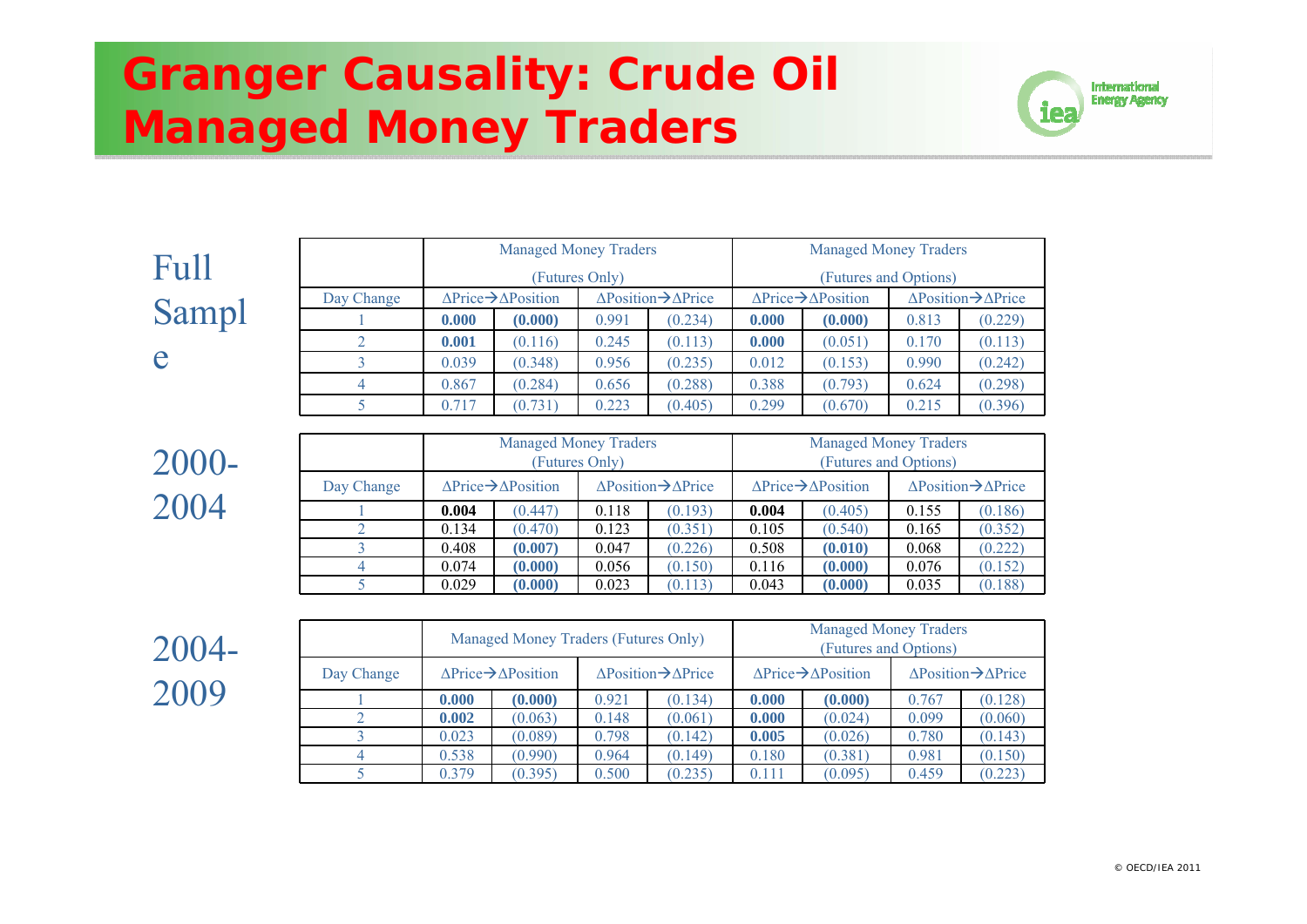#### **Granger Causality: Crude Oil International Energy Agency Commodity Swaps/Derivative Dealers**

| Full  |            | Commodity Swaps/Derivative Dealers (Futures Only)              |         |                                              |         | Commodity Swaps/Derivative Dealers (Futures and<br>Options) |         |                                                  |         |
|-------|------------|----------------------------------------------------------------|---------|----------------------------------------------|---------|-------------------------------------------------------------|---------|--------------------------------------------------|---------|
|       | Day Change | $\triangle \text{Price} \rightarrow \triangle \text{Position}$ |         | $\Delta$ Position $\rightarrow \Delta$ Price |         | $\Delta$ Price $\rightarrow$ $\Delta$ Position              |         | $\triangle Position \rightarrow \triangle Price$ |         |
| Sampl |            | 0.186                                                          | (0.427) | 0.456                                        | (0.533) | 0.000                                                       | (0.218) | 0.437                                            | (0.972) |
|       |            | 0.076                                                          | (0.585) | 0.507                                        | (0.696) | 0.000                                                       | (0.072) | 0.763                                            | (0.856) |
| e     |            | 0.146                                                          | (0.542) | 0.333                                        | (0.595) | 0.001                                                       | (0.132) | 0.463                                            | (0.994) |
|       |            | 0.117                                                          | (0.637) | 0.767                                        | (0.576) | 0.003                                                       | (0.250) | 0.972                                            | (0.970) |
|       |            | 0.055                                                          | (0.786) | 0.749                                        | (0.732) | 0.002                                                       | (0.131) | 0.965                                            | (0.834) |

|            |                                                    | Commodity Swaps/Derivative Dealers (Futures Only) |                                                  |         | Commodity Swaps/Derivative Dealers (Futures and<br>Options) |         |                                              |         |  |
|------------|----------------------------------------------------|---------------------------------------------------|--------------------------------------------------|---------|-------------------------------------------------------------|---------|----------------------------------------------|---------|--|
| Day Change | $\triangle$ Price $\rightarrow \triangle$ Position |                                                   | $\triangle Position \rightarrow \triangle Price$ |         | $\Delta$ Price $\rightarrow$ $\Delta$ Position              |         | $\Delta$ Position $\rightarrow \Delta$ Price |         |  |
|            | 0.000                                              | (0.053)                                           | 0.279                                            | (0.393) | 0.011                                                       | (0.074) | 0.211                                        | (0.162) |  |
|            | 0.000                                              | (0.085)                                           | 0.128                                            | (0.228) | 0.052                                                       | (0.157) | 0.135                                        | (0.121) |  |
|            | 0.002                                              | (0.156)                                           | 0.288                                            | (0.228) | 0.257                                                       | (0.196) | 0.296                                        | (0.136) |  |
|            | 0.031                                              | (0.215)                                           | 0.449                                            | (0.247) | 0.615                                                       | (0.258) | 0.435                                        | (0.137) |  |
|            | 0.211                                              | (0.377)                                           | 0.440                                            | (0.265) | 0.966                                                       | (0.469) | 0.437                                        | (0.188) |  |

2004- 2009

2000-

2004

|            |                                                      | <b>Commodity Swaps/Derivative Dealers (Futures)</b> |                                                  |         | <b>Commodity Swaps/Derivative Dealers (Futures)</b> |                                                      |                                                  |         |  |
|------------|------------------------------------------------------|-----------------------------------------------------|--------------------------------------------------|---------|-----------------------------------------------------|------------------------------------------------------|--------------------------------------------------|---------|--|
|            |                                                      |                                                     | Only)                                            |         | and Options)                                        |                                                      |                                                  |         |  |
| Day Change | $\triangle$ Price $\rightarrow$ $\triangle$ Position |                                                     | $\triangle Position \rightarrow \triangle Price$ |         |                                                     | $\triangle$ Price $\rightarrow$ $\triangle$ Position | $\triangle Position \rightarrow \triangle Price$ |         |  |
|            | 0.004                                                | (0.123)                                             | 0.632                                            | (0.934) | 0.000                                               | (0.150)                                              | 0.620                                            | (0.284) |  |
|            | 0.006                                                | (0.015)                                             | 0.741                                            | (0.707) | 0.000                                               | (0.057)                                              | 0.985                                            | (0.204) |  |
|            | 0.040                                                | (0.073)                                             | 0.485                                            | (0.922) | 0.000                                               | (0.151)                                              | 0.637                                            | (0.360) |  |
|            | 0.043                                                | (0.070)                                             | 0.930                                            | (0.982) | 0.002                                               | (0.256)                                              | 0.848                                            | (0.437) |  |
|            | 0.024                                                | (0.035)                                             | 0.914                                            | (0.810) | 0.002                                               | (0.153)                                              | 0.857                                            | (0.295) |  |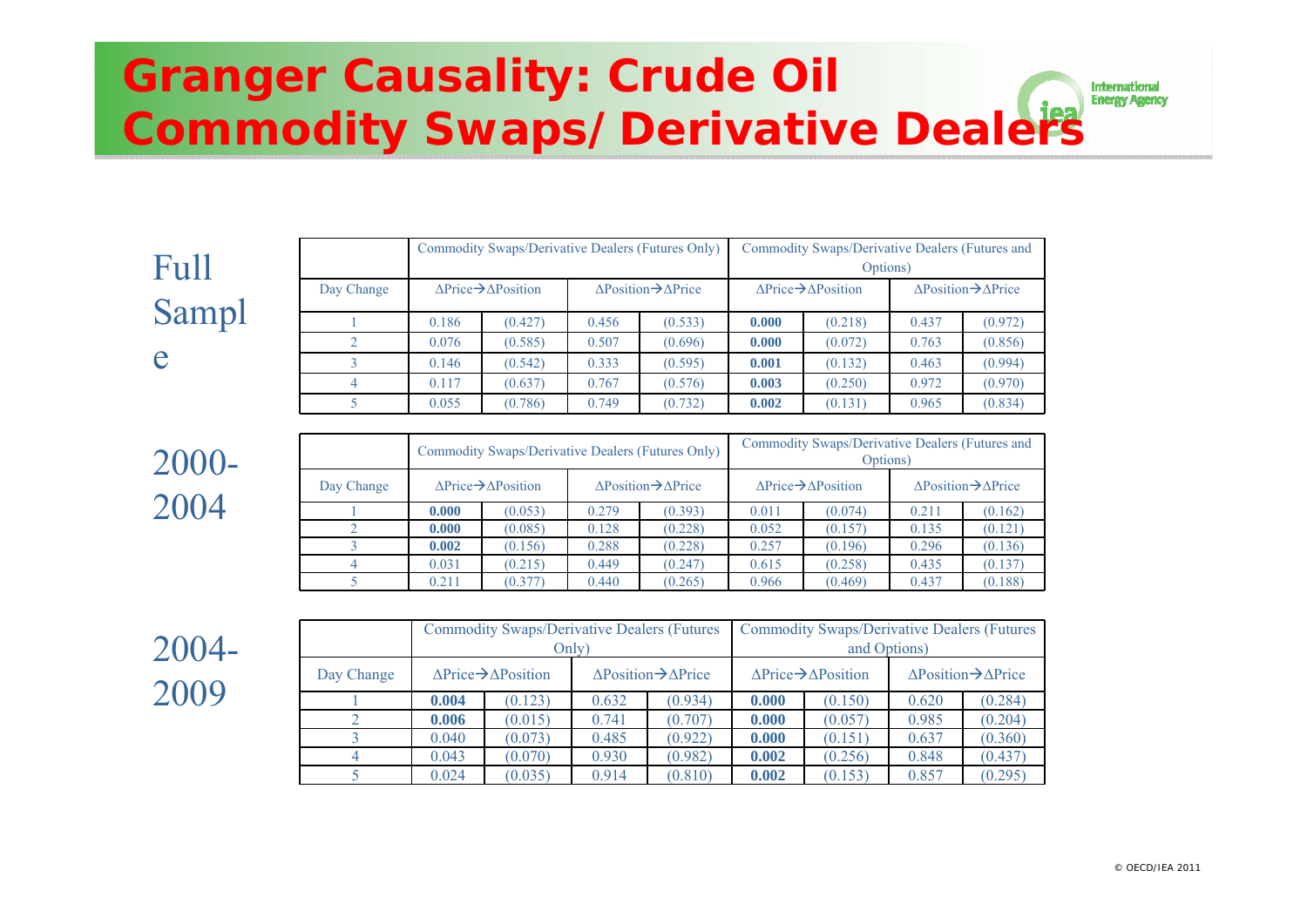## **Main Findings: Returns**



- *Change in price is not Granger-caused by positions (including those of swap dealers and hedge funds)*
- *Change in positions of different traders preceded by change in prices*
- *Hedge funds are reacting to market conditions and providing liquidity to the market; i.e. there is a uni-directional causation from change in price to change in MMT's position*
- *Interestingly, Swap dealers change in position is preceded by change in prices*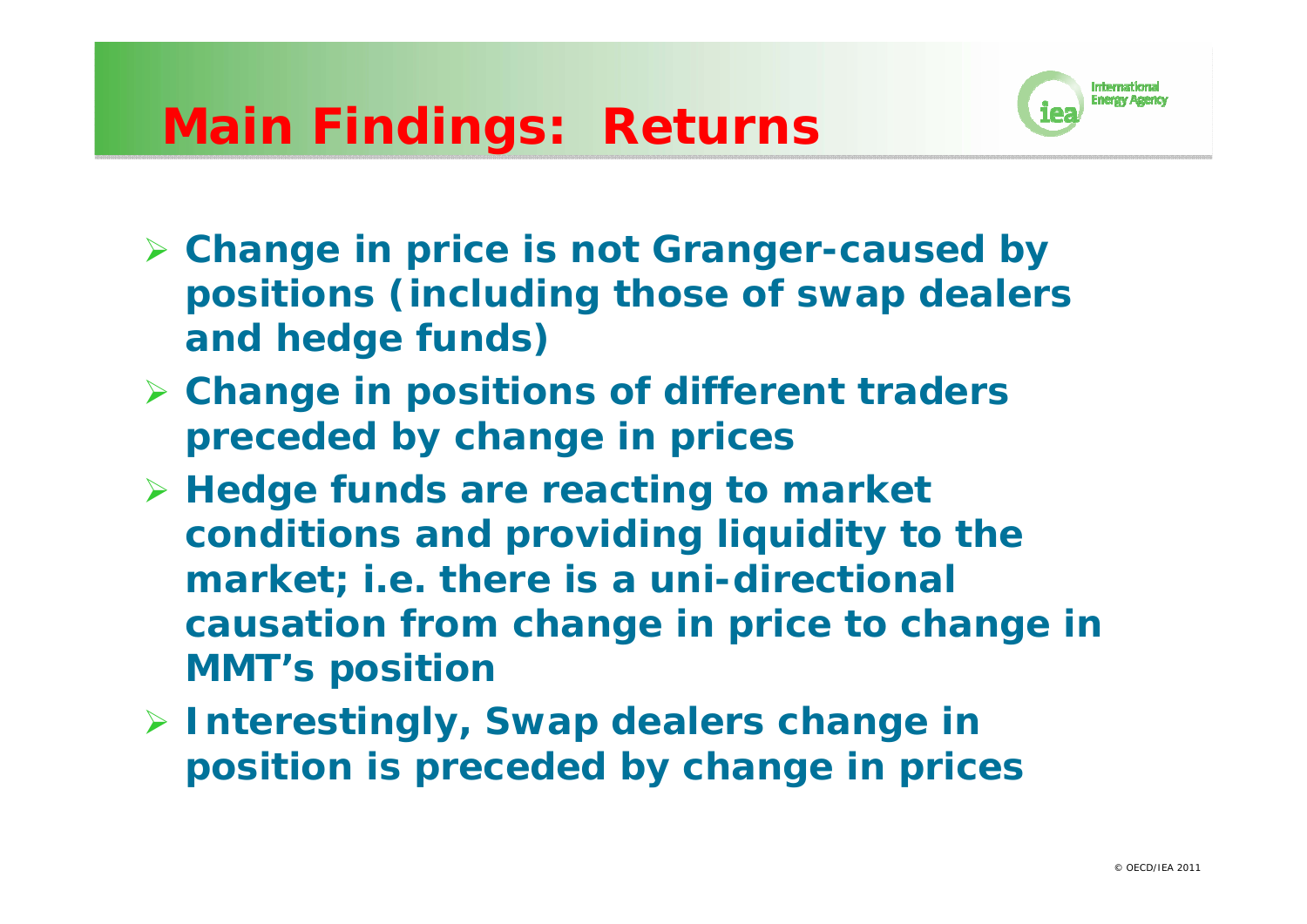#### International **Prices and Realized Volatility iea Energy Agency**



**Crude OII**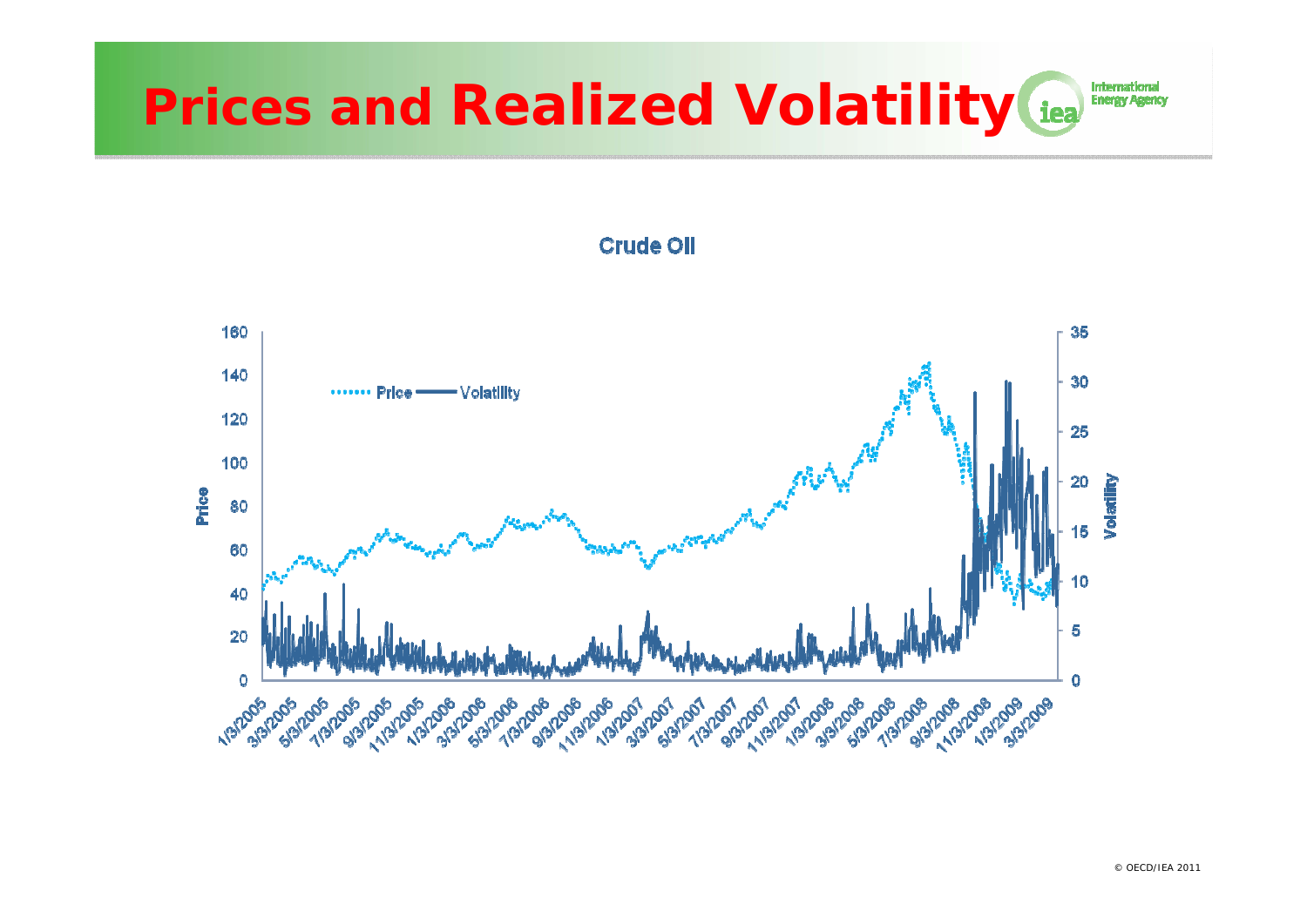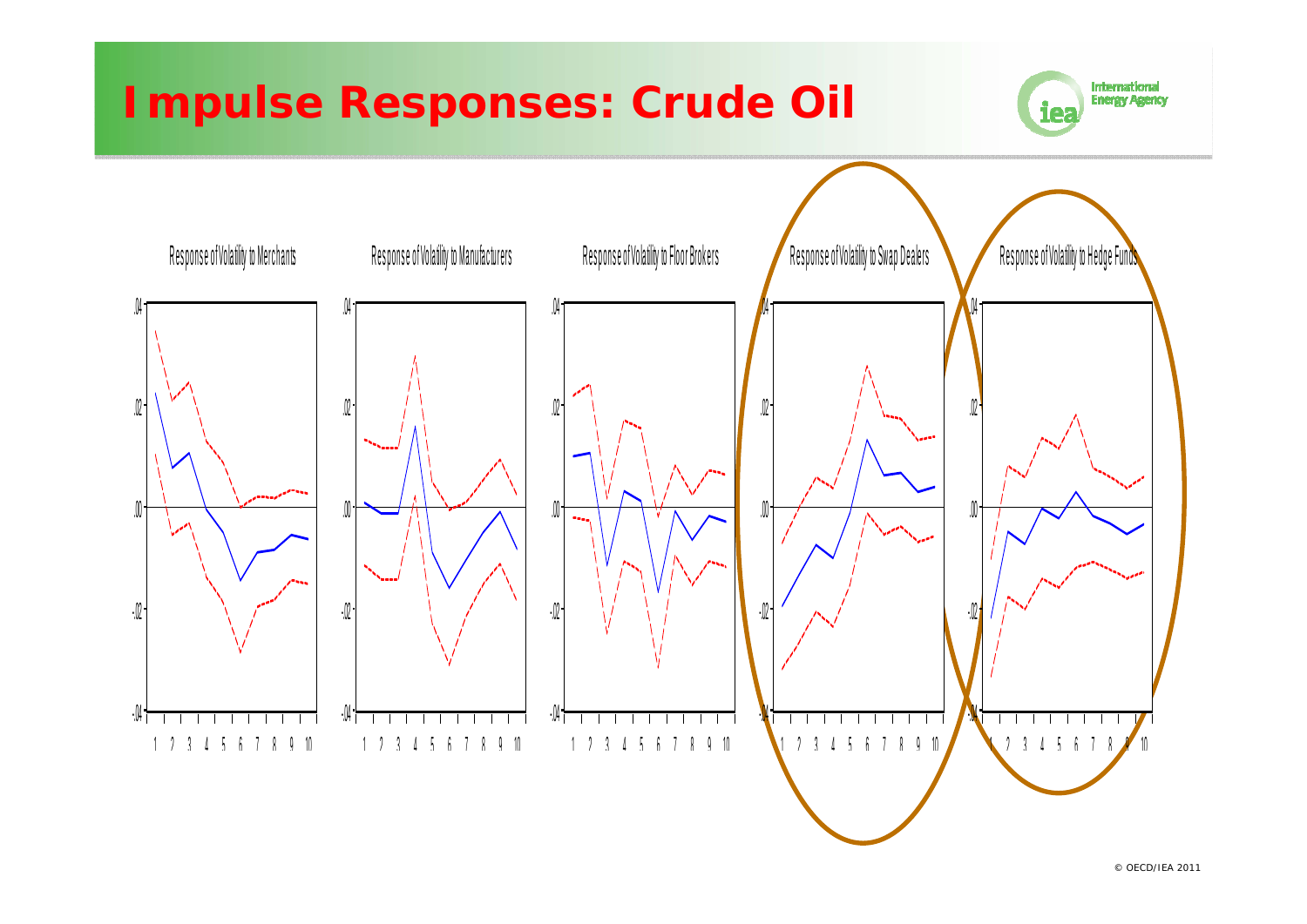## **Multivariate Granger Causality Findings**



 **Returns are not Granger-caused by positions (including those of swap dealers and hedge funds)**

### **Hedge fund activity**

- \* does not cause any variable in the system
- $\diamond$  **is caused by all the variables in the system**
- ❖ reacts to market conditions and provides liquidity
- **\*** Reduces volatility

## **Swap dealer activity**

**❖ Generally reduces volatility**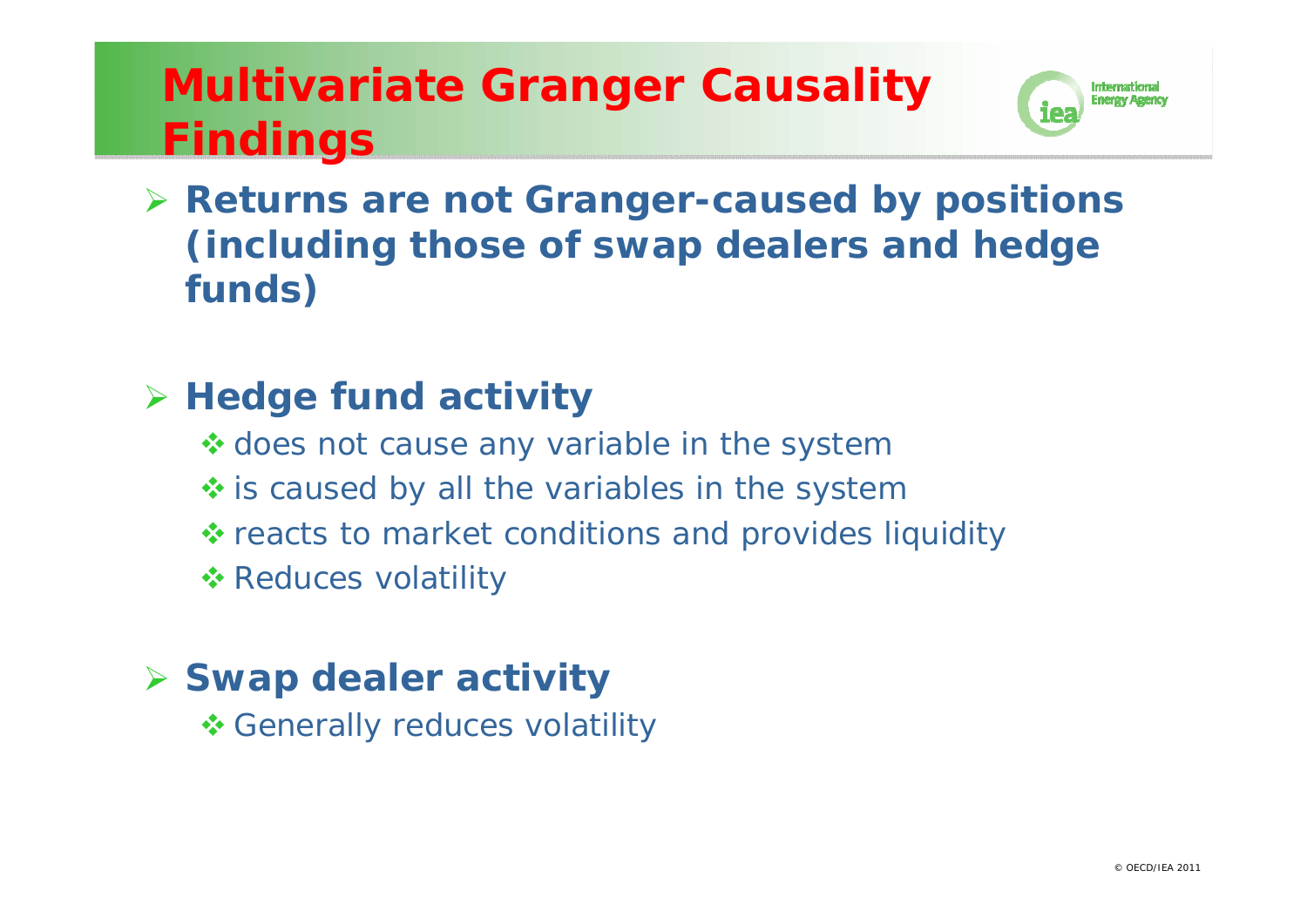## **Contemporaneous Effects**



$$
RV_{i,t} = \alpha_i + \beta_{i,j} TP_{i,j,t} + \sum_{s=1}^{N} \zeta_{i,s} RV_{i,t-s} + \varepsilon_{i,t}
$$

- **Endogeneity IV change in number of reporting traders in each market each day**
- **Stock and Yogo (2005):** 
	- Limited information Maximum Likelihood better than two-stage least squares
	- The validity of the instruments is tested via an F-test using their critical values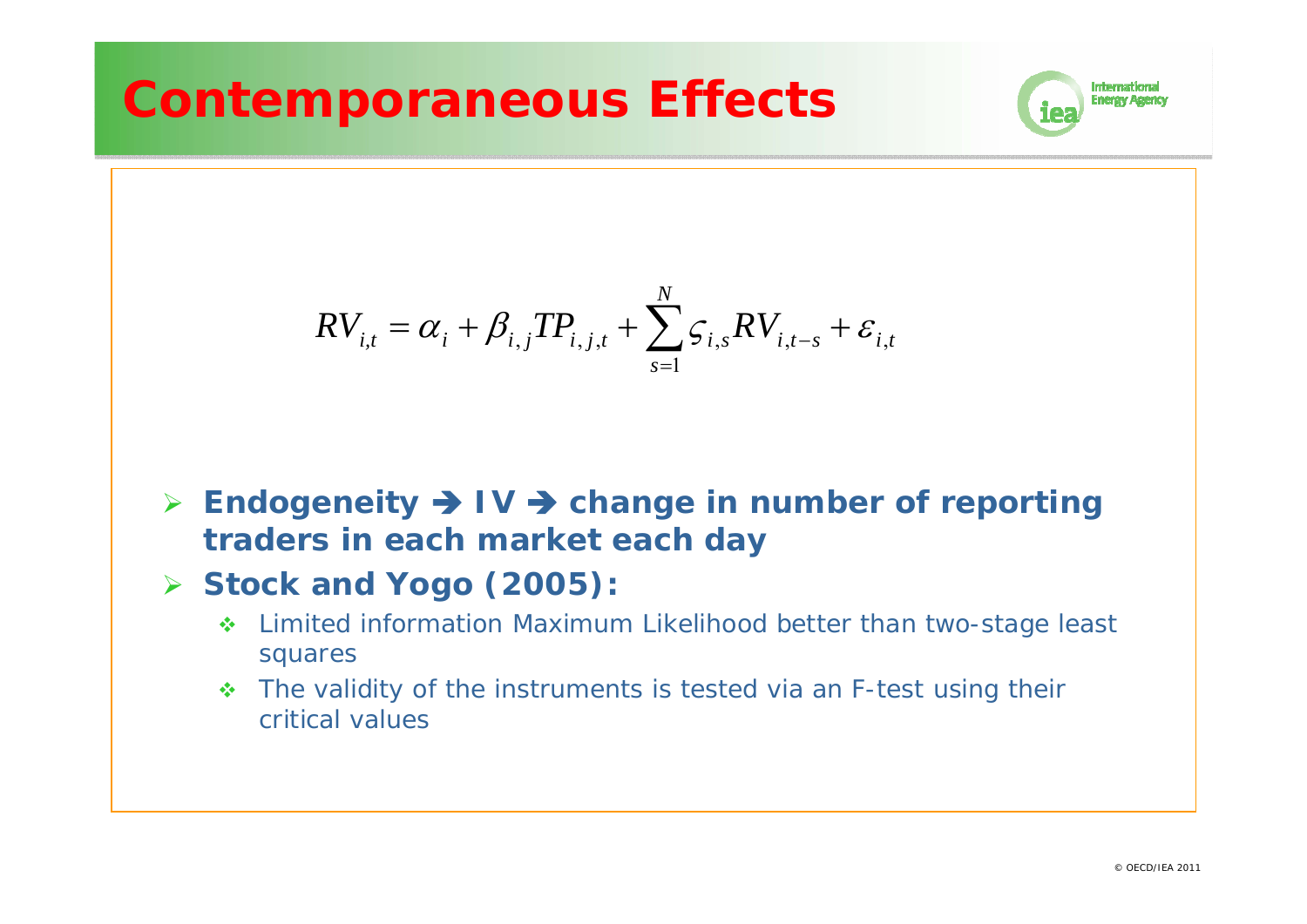# **IV Estimation Position Changes and Volatility**

|                  |               | <b>Merchant</b>            | <b>Producer/M</b><br>anu-facturer | <b>Broker</b>              | <b>Swap Dealer</b>        | <b>Hedge Fund</b>            |
|------------------|---------------|----------------------------|-----------------------------------|----------------------------|---------------------------|------------------------------|
| <b>Crude Oil</b> | Coeff.        | $2.71e-4**$<br>$(1.01e-4)$ | 6.18e-5<br>$(2.05e-4)$            | $5.41e-4**$<br>$(2.73e-4)$ | $-1.20e-4$<br>$(9.17e-5)$ | $-2.88e-4***$<br>$(8.31e-5)$ |
|                  | <b>F-Stat</b> | 113.1                      | 46.08                             | 9.948                      | 321.5                     | 16.38                        |
| <b>Natural</b>   | Coeff.        | $1.76e-3*$<br>$(9.73e-4)$  | $-1.26e-4$<br>$(2.54e-3)$         | $-2.94e-4$<br>$(7.63e-4)$  | $-6.43e-4$<br>$(5.19e-4)$ | $-8.29e-06**$<br>$(3.60e-5)$ |
| Gas              | <b>F-Stat</b> | 34.40                      | 17.72                             | 8.67                       | 117.67                    | 43.11                        |
|                  | Coeff.        | 1.37e-5<br>$(1.66e-4)$     | $-5.11e-4$<br>$(7.55e-4)$         | 2.95e-4<br>$(2.84e-4)$     | $-1.45e-4$<br>$(1.72e-4)$ | $-3.57e-5$<br>$(1.53e-4)$    |
| <b>Corn</b>      | <b>F-Stat</b> | 33.38                      | 12.276                            | 14.08                      | 70.70                     | 10.09                        |